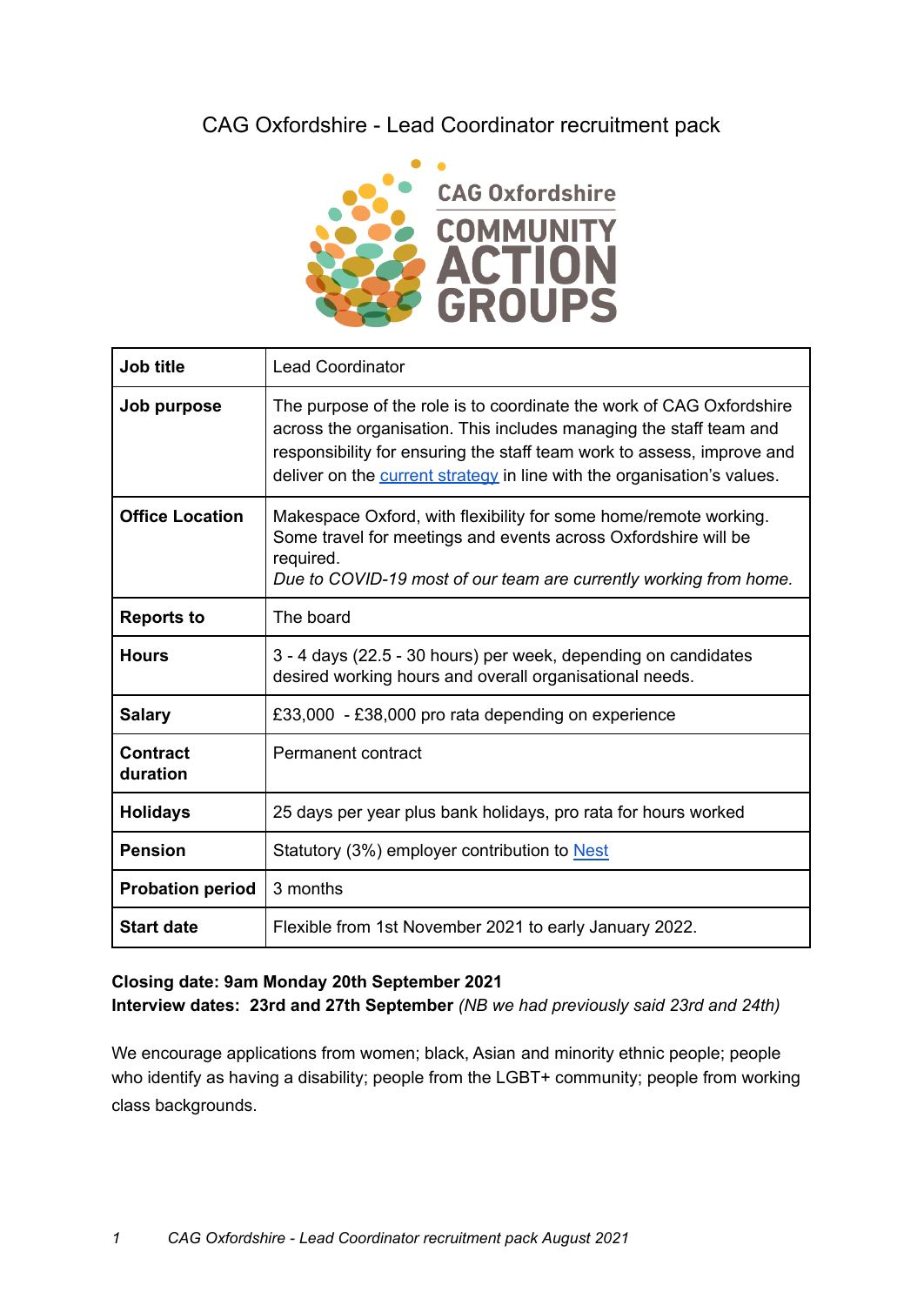# About CAG Oxfordshire

CAG Oxfordshire is an organisation which exists to benefit the wider community, primarily by supporting the network of over 90 [Community](https://cagoxfordshire.org.uk/oxfordshire-groups/) Action Groups (CAGs) in Oxfordshire. CAGs are community groups and not-for-profit businesses that are improving our communities and taking practical action on social and environmental issues - especially climate change. The CAGs are the members of our organisation, set up as a co-operative Community Benefit Society.

The CAG Oxfordshire Network's vision is **an Oxfordshire with resilient and empowered communities, working together so that people and planet can thrive within ecological limits.** For years, CAGs have been at the forefront of community-led climate action, organising events and projects to take action on issues including waste, transport, food, energy, biodiversity and social justice. Our work extends beyond climate change - and we know that to achieve our vision we must tackle inequality and other injustices of all kinds in our communities.

As a staff team dedicated to supporting grassroots action, we work together with a range of great partners and collaborators to get stuff done. You can find out a bit more about what we do on our website <https://cagoxfordshire.org.uk/about/>

As a co-operative, we also subscribe to this Statement on the [Cooperative](https://www.ica.coop/en/cooperatives/cooperative-identity) Identity – the Values and [Principles.](https://www.ica.coop/en/cooperatives/cooperative-identity) We are proud members of [Locality,](https://locality.org.uk/) [Co-ops](https://www.uk.coop/) UK, [Oxfordshire](https://ocva.org.uk/) [Community](https://ocva.org.uk/) & Voluntary Action, and are Oxford Living Wage employers.

### Our finances

CAG Oxfordshire had an annual income last year of around £150,000. We have a contract with Oxfordshire County Council of around £100,000 per year to support the CAG Network groups, and this contract is reviewed every 2 years. Further funding of £50,000 was raised for individual projects in the last financial year. We anticipate this current year will have a similar income base to last year (£150,000), but with a significant increase on top of that as we lead a new partnership delivering the Owned by Oxford project (grant of approx £120,000 this financial year). Over the coming years we intend to grow the size of our operations by developing new income streams, including from grants and trading.

### What are we working on at the moment?

We've spent a lot of the last year-and-a-bit adapting to the challenges of the pandemic - both for our own organisation and for our network members. Alongside that we've also started a new major project to build a more democratic economy in Oxford; Owned by Oxford. Our work supporting our network members continues to grow; with more groups than ever and the formation of new peer-support groups for people working on similar issues. Our website is currently being completely re-built. Across the team we're working towards celebrating the 20th birthday of CAG Oxfordshire as a project in September 2021 when we're coordinating a collaborative art exhibition: From The Ground Up: Stories of [Climate](https://www.from-the-ground-up.co.uk/) Action.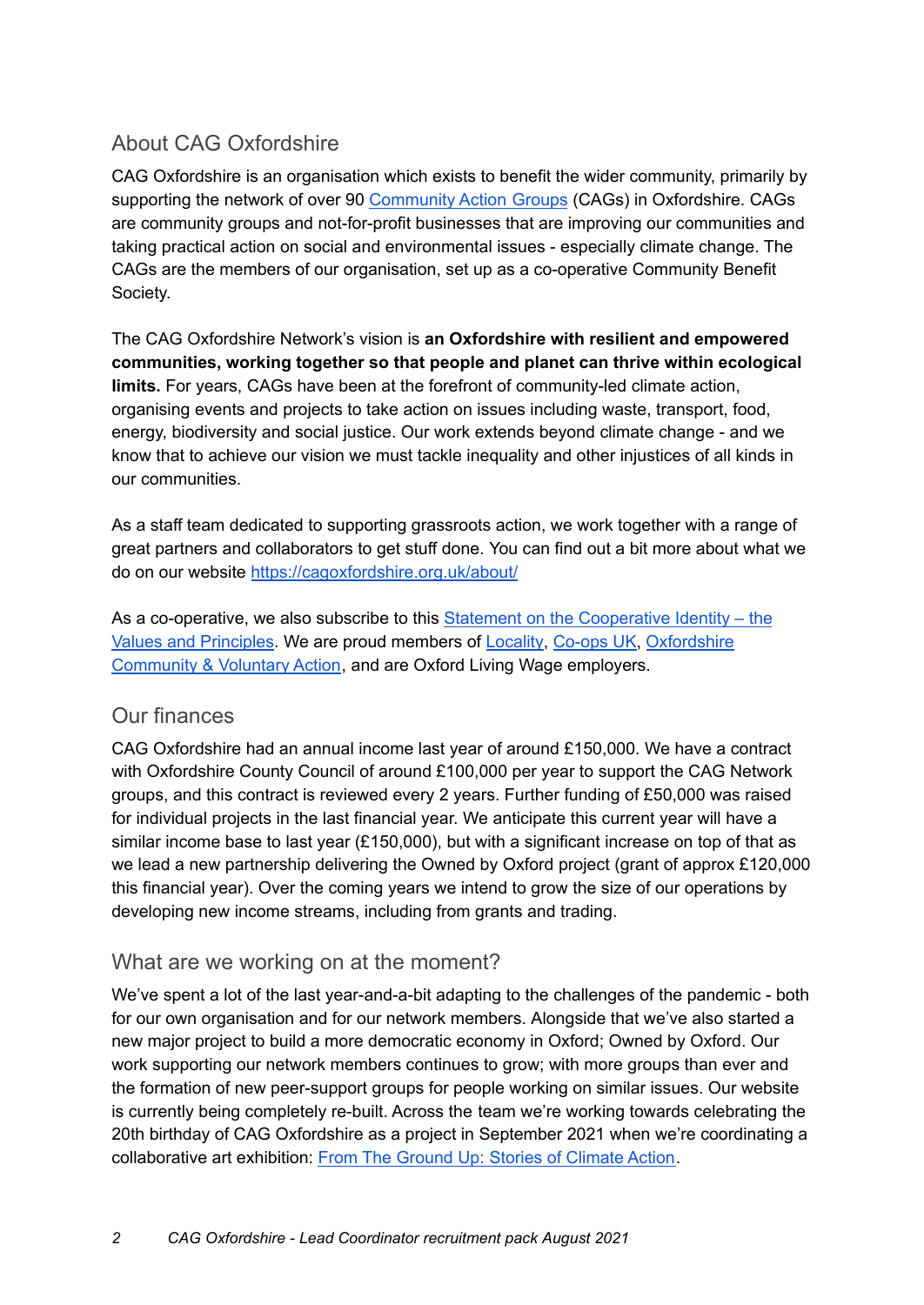The right person for this role will keep things working smoothly and help us grow sustainably as we look for new sources of income for our more ambitious plans to support community-led change. **A summary of our current strategy for our core work (2019-22) can be found [here.](https://docs.google.com/document/d/1IAupy6MdANQQmKaG_OByNvXmwjbU6cS32s1PZLu1xl8/edit#)** Once in post, the Lead Coordinator will work with the staff and board team to refresh our strategy.

### Our team

You'll get to work at the heart of a dynamic community-led organisation, working with and for groups taking grassroots climate action and tackling social and environmental issues. We have an effective staff team of six people working part time, all bringing their different experiences, perspectives and considerable skills to our work. We aim to share our work fairly, and aim for people to have a large amount of autonomy in their roles - meaning as much as possible that the people doing the work decide how it's done. The Lead Coordinator role line manages the other members of staff, and is a staff representative member of the board. A diagram of our current organisational structure is below.

We also have a highly committed and effective board of directors (who can also be called our trustees). Our board is made up of four elected representatives of CAGs, as well as a staff representative (the current Lead Coordinator) and two other co-opted members (Jamie and Pip). A short biography of our board members is available in  $\frac{\text{Annex } 1}{\text{Annex } 1}$  $\frac{\text{Annex } 1}{\text{Annex } 1}$  $\frac{\text{Annex } 1}{\text{Annex } 1}$  (page 8).



*3 CAG Oxfordshire - Lead Coordinator recruitment pack August 2021*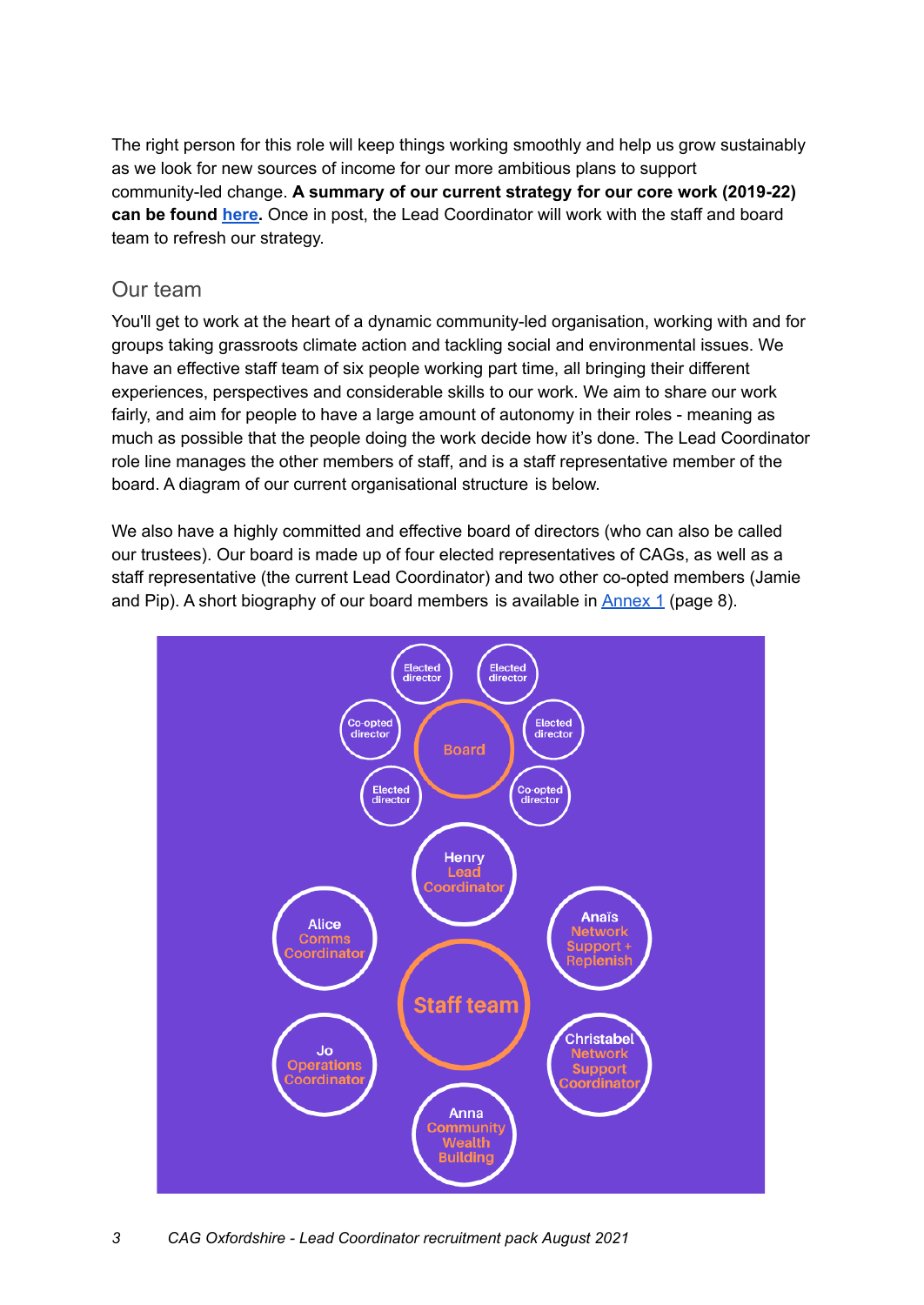# Staff benefits

- Pro rata share of 5 weeks' holiday plus bank holidays.
- (when safe) Working out of our office at Makespace Oxford, a friendly, sociable office space in North Oxford. Please note our office does not have step-free access, though we're open to discussing accessibility with candidates to understand and accommodate any needs.
- Flexible working arrangements possible (in terms of hours and working from home) balancing the needs of the team with your needs.
- Training and development opportunities including a small dedicated training budget for each member of staff.
- Statutory (3%) employer contribution to Nest pension.

# The Lead Coordinator role

**The purpose of the role is to coordinate the work of CAG Oxfordshire across the organisation. This includes managing the staff team and responsibility for ensuring the staff team work to assess, improve and deliver on the current [strategy](https://docs.google.com/document/d/1IAupy6MdANQQmKaG_OByNvXmwjbU6cS32s1PZLu1xl8/edit?usp=sharing) in line with the organisation's values.**

The role will support our team to work effectively in their own roles and collectively; keeping an eye on the bigger picture and looking ahead to ensure we can navigate an ever-changing world. The focus is on enabling and coordinating the team, rather than directing.

The Lead Coordinator will have a focus on developing new income streams and partnerships to enable us to maintain and grow our work. These will align with our priorities and enable us to better support our network members and wider community.

The role will maintain oversight of our core operational functions (e.g. fundraising and contracts, financial management, HR, compliance); working closely with the Operations Coordinator.

The role also includes working with the board to develop CAG Oxfordshire's work, strategy, business plan, fundraising policy and key partnerships.

The Lead Coordinator will report to the board, and will work closely with all CAG Oxfordshire staff. The way we work means there will be opportunities to contribute to other areas of CAG Oxfordshire's work depending on your interests and skills.

The role consists of 3 key aspects:

- Strategic business development and fundraising
- Managing and supporting the staff team
- Overseeing core operations and administration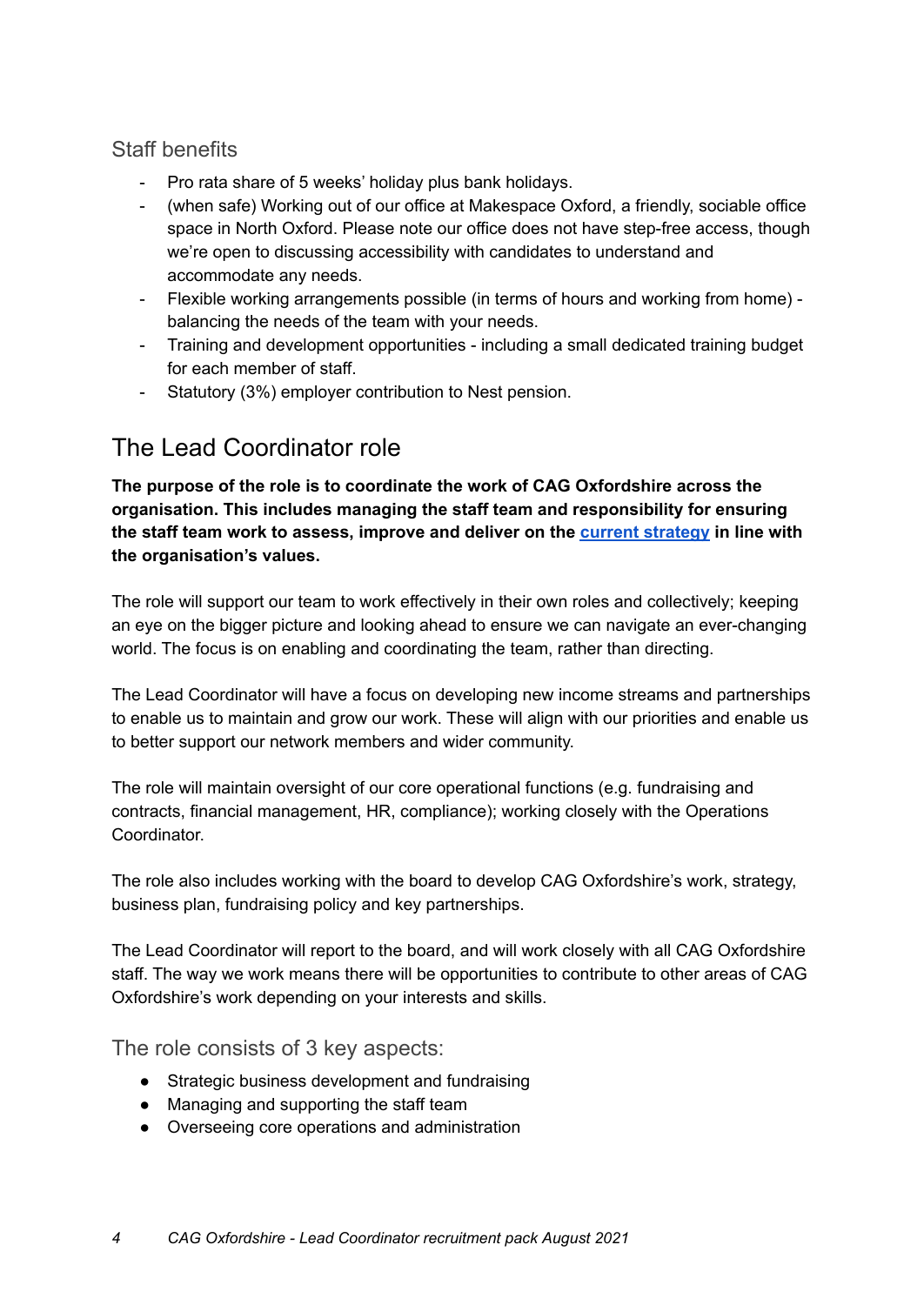Strategic business development and fundraising: Key duties

- Leading the development of the CAG Oxfordshire strategy and business plan, including details of potential future revenue streams and resourcing solutions. This work includes board members.
- Preparing annual plans for the project and amending these during the course of the year.
- Making applications for funding
- Attracting new members to the CAG Oxfordshire Network and ensuring the needs of existing members are well met.
- Regularly reviewing our plans and progress against key targets with the rest of the staff team.
- Leading the relationship with Oxfordshire County Council (OCC), including OCC contract management and overall responsibility for delivery on the CAG Network support contract.
- Coordinating partnership working and building of key relationships with partner organisations, e.g. Low Carbon Hub, Bioregional, Oxford City Council, Good Food Oxford, Makespace Oxford, etc.
- Taking responsibility for producing written reports, articles, and monitoring budgets.

# Staff team support: Key duties

- Line managing staff and supporting them to work effectively both individually and collectively.
	- Regular 1:1s with each staff team member, including supporting people to look after their physical and mental wellbeing.
- Ensuring reflection, feedback and learning across the team to improve our practice.
	- Coordination of staff team training and development (incl. staff training budget).
- Leading on facilitating the development of a healthy culture in the staff team, moving us towards effective self-management practices over time.
- Supporting the Replenish Coordinator with the coordination of the Replenish Project, including: developing work plans and reviewing key documents and reports.
- Developing and implementing key staff policies, with input from the team.

### Core operations and administration: Key duties

Oversight and support of the work undertaken by the *Operations Coordinator*, which is:

- Maintaining appropriate contracts, policies and procedures.
- Financial administration including: Bookkeeping, invoicing customers, processing staff and volunteer expenses, VAT returns, liaising with the accountant, ensuring payroll is accurate, supporting with preparation of annual accounts (working with the treasurer).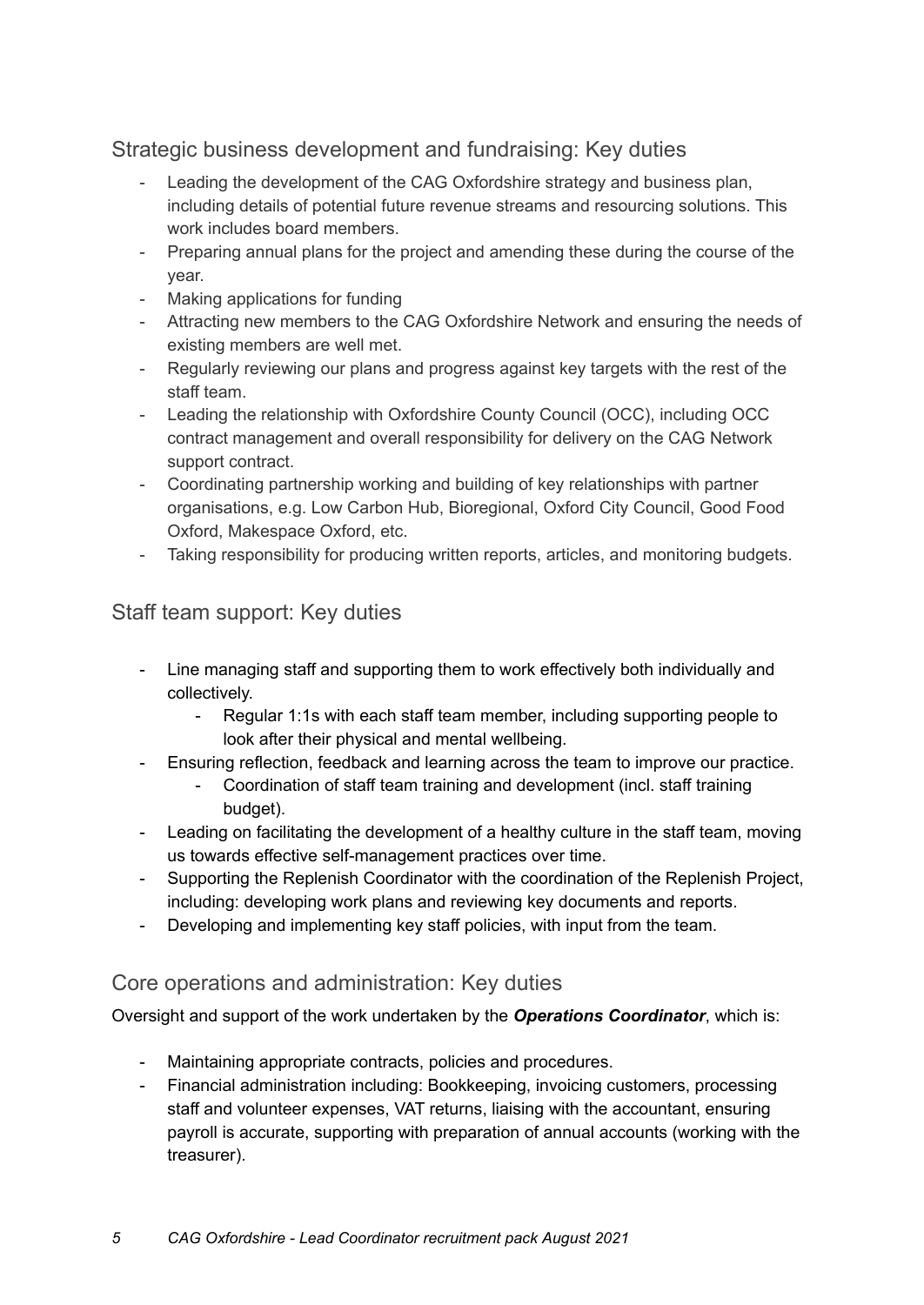- Oversight of compliance with contractual obligations and other obligations to funding bodies.
- Oversight of timesheeting by staff team
- Coordination of holiday time across the team
- Leading on staff recruitment as required
- Supporting board members with board recruitment as required

Additional work and roles:

Contributing to the work of those in other roles as requested where capacity allows, e.g.: 1:1 support for CAGs, developing/running training, assisting with the production of resources/guides, facilitating meetings, etc.

# Person specification

### Background:

**We expect the applicant to meet most of the essentials listed here, and some of the desirable. Nobody meets everything!** We have no specific education requirements, and experience can be in a paid or unpaid context.

**The successful candidate will be selected purely on the basis of how well they fit the person specification, as judged by their application materials and their interview(s).**

Due to the ridiculous and oppressive border restrictions in the UK, CAG Oxfordshire is unfortunately unable to arrange work permits for applicants without UK residency.

### CAG Oxfordshire Values:

We have a set of 'things we value' as the CAG Oxfordshire staff team and across the CAG network. These guide our work as a staff team, and ensure that we act in alignment with the wider values and priorities of the network.

- ➔ *Building relationships and supporting each other*
- ➔ *Demonstrating practical change*
- ➔ *Being community-led*
- ➔ *Being proactively inclusive and valuing diversity*
- ➔ *Prioritising equality and social justice*
- ➔ *Experimenting, learning and working imaginatively*
- ➔ *Looking after our own wellbeing, and that of others*
- ➔ *Being part of wider movements for change*
- ➔ *Respecting the natural environment*

#### Criteria:

We're looking for an enthusiastic, constructive and self-motivated person who is an excellent communicator both in person and over the phone or email.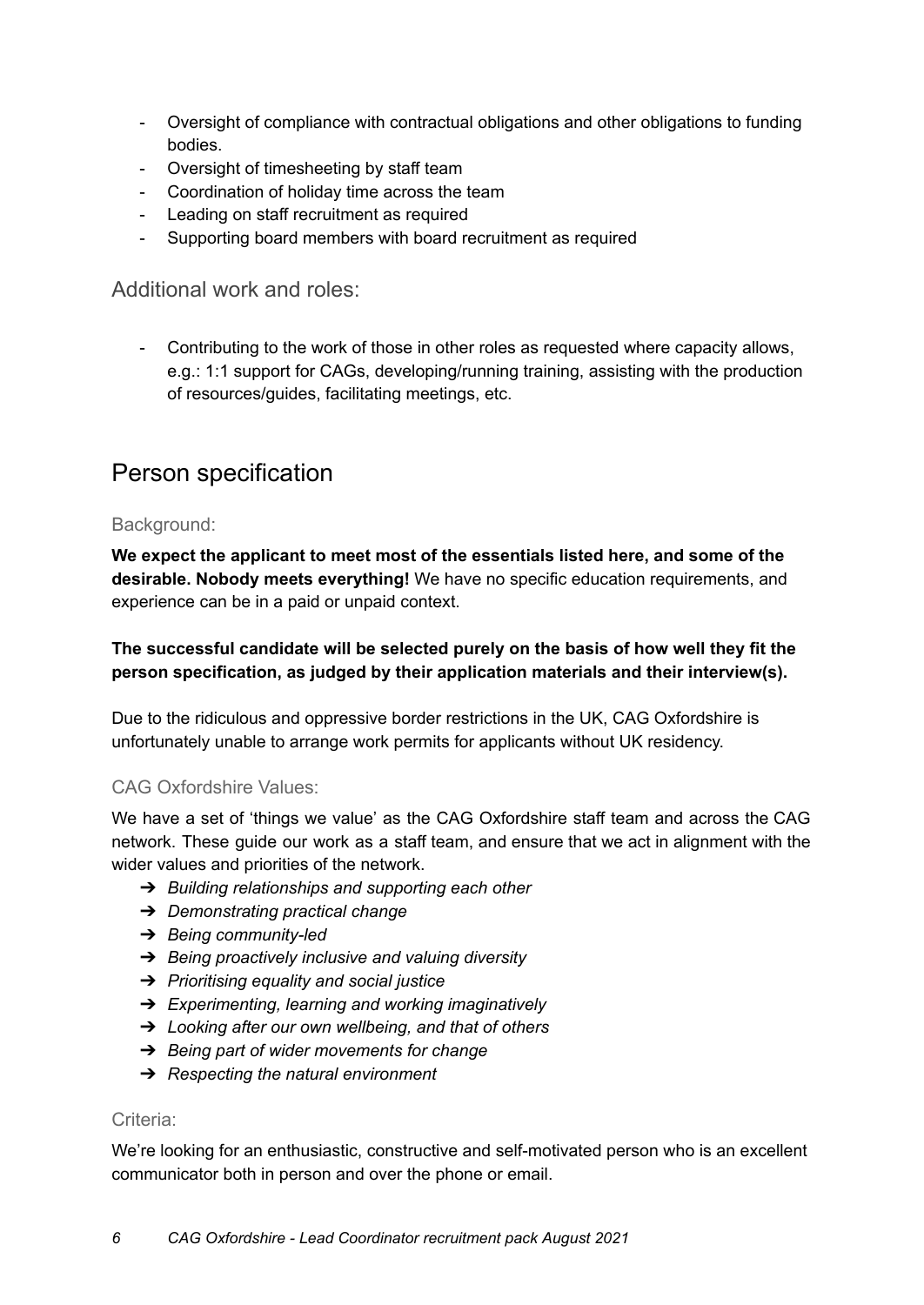### **Essential**

Experience in a role with overall responsibility for management of a project or organisation, including line management of staff.

Experience leading or facilitating strategic planning processes.

Experience of delivering, and reporting progress on, strategic objectives.

Strong financial literacy, including experience managing budgets and reporting on financial performance.

Experience of developing and delivering an effective fundraising strategy for a small charity or social enterprise.

Proven ability to communicate with and facilitate good working relationships between different stakeholders in a system.

Proven ability to build relationships with people from a broad range of backgrounds, and to plan work in ways which minimise the exclusion of people from marginalised groups.

Commitment to CAG Oxfordshire values (see above).

Willing to work occasional evenings and weekends where required.

#### **Desirable**

Experience of working in or working to support community groups, social enterprises and/or co-operatives.

Experience of reporting to funders - both in writing and face to face.

Experience of working on climate action or related environmental issues.

Knowledge of, and relationships with, CAG Oxfordshire network groups and wider Oxfordshire civil society organisations.

Experience working in, with, or to influence a local authority.

# How to apply

**Please apply using the 2-part form you can download at the bottom of this [webpage](https://www.cagoxfordshire.org.uk/post/do-you-want-to-lead-the-cag-oxfordshire-team).** Please email the completed form to Henry at **[henry@cagoxfordshire.org.uk](mailto:henry@cagoxfordshire.org.uk) Closing date:** 9am Monday 20th September 2021

Please see the final page of this document for some brief guidance on writing a great application form.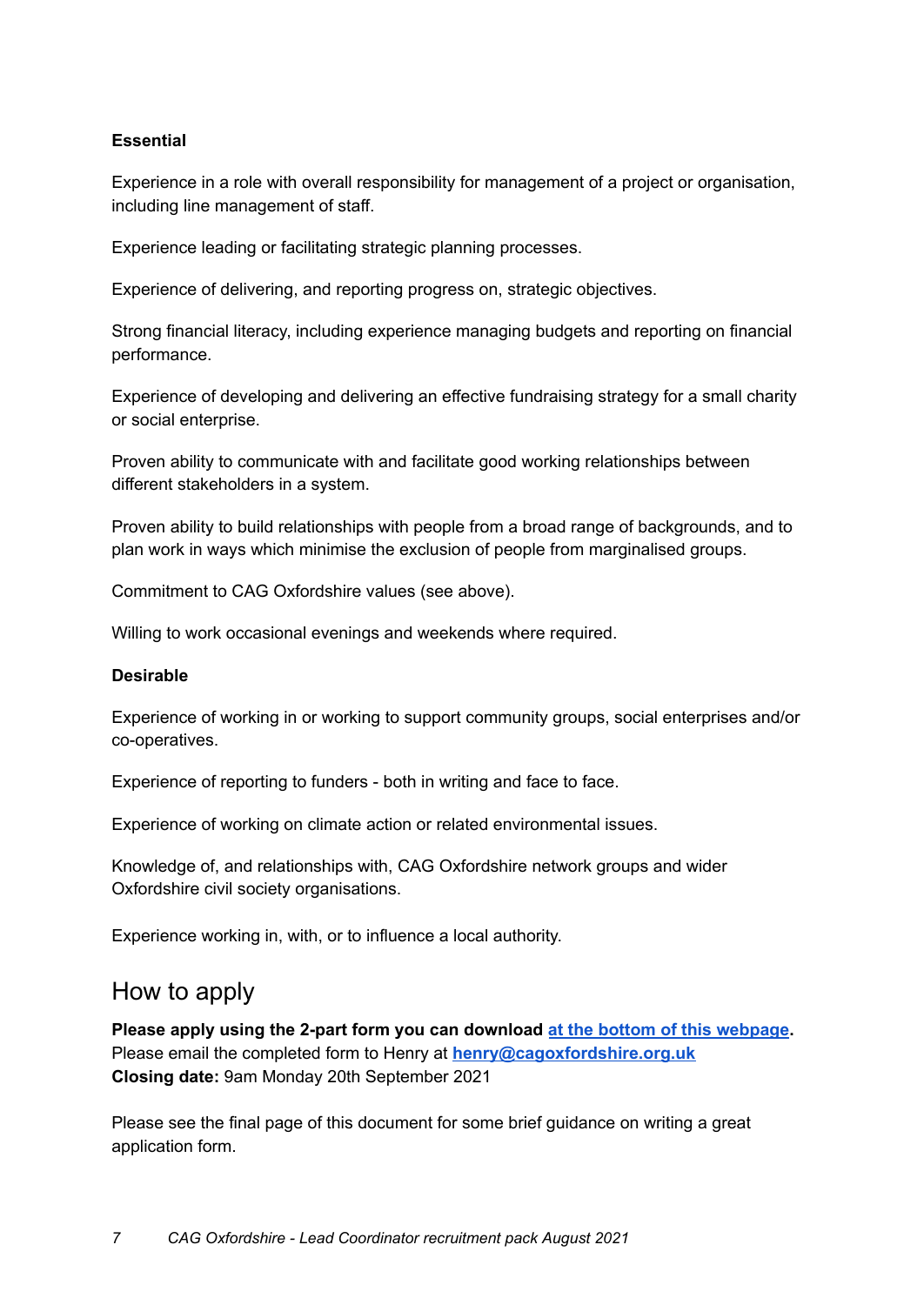Please remember that the successful candidate will be selected purely on the basis of how well they fit the person specification, as judged by their application materials and their interview performance. Please be as clear as possible how you meet the criteria. We shortlist based solely on the 'part 2' of the application form (i.e. without your name, address, referees, etc.)

We encourage applications from women; black, Asian and minority ethnic people; people who identify as having a disability; people from the LGBT+ community; people from working class backgrounds.

Please let us know if you have any access requirements so we can make appropriate adjustments for you to attend an interview. We will pay reasonable travel expenses for attending an interview. The interview process may involve a short task to assess skills relevant to this role.

# More information

We are very happy to have an informal conversation about the role to help make sure that it's the right fit. If you want to chat, please email our Co-chair Jamie: [jamiehartzell@gmail.com](mailto:jamiehartzell@gmail.com) (you can ask us to phone you back) **Some more information about the work we do, the CAG Network, and our staff team is available on our website: <https://cagoxfordshire.org.uk/>**

# <span id="page-7-0"></span>Annex 1: Our board:

*We have a highly committed and effective board of directors (who can also be called our trustees). As of August 2021 our board is made up of four elected representatives of CAGs, as well as a staff representative (the current Lead Coordinator, not described below) and two other co-opted members (Jamie and Pip).* Our non-staff board members are:

**Emma Gordon** is an administrator with a keen eye for detail, with both project and financial management experience. As manager she turned an idea for [Bicester](http://www.bicestergreen.org.uk/) Green into a thriving business, and moved on to coordinate [Makespace](http://www.makespaceoxford.org/) Oxford, forging this too into a successful enterprise. Emma combines her management and practical design skills with her desire to encourage self-reliance by focusing on projects that promote waste reduction and sustainable lifestyles. She is deeply embedded in the Oxfordshire community action scene currently treasurer of CAG Oxfordshire, fundraising for the Orinoco [Scrapstore,](https://orinocoscrapstore.wordpress.com/) a member of [Transition](https://transitionbydesign.org/) by Design, and participating in the [Children's](https://www.facebook.com/childrensallotment/) Allotment project, all of which are Community Action Groups.

**Jamie Hartzell** is one of the UK's leading social entrepreneurs. In 1998, he founded the Ethical Property Company PLC, which provides serviced office accommodation for social change organisations. He led the company for 13 years, taking it from one to 70 staff, owning and operating 20 centres in the UK, Belgium, and France, and bringing in over £15 million from 1,600 shareholders. He also founded the charity the Ethical Property Foundation. In 2011 he founded the social crowdfunding platform Ethex, which has raised over £50 million for social enterprises from 10,000 investors. Jamie has also been chair of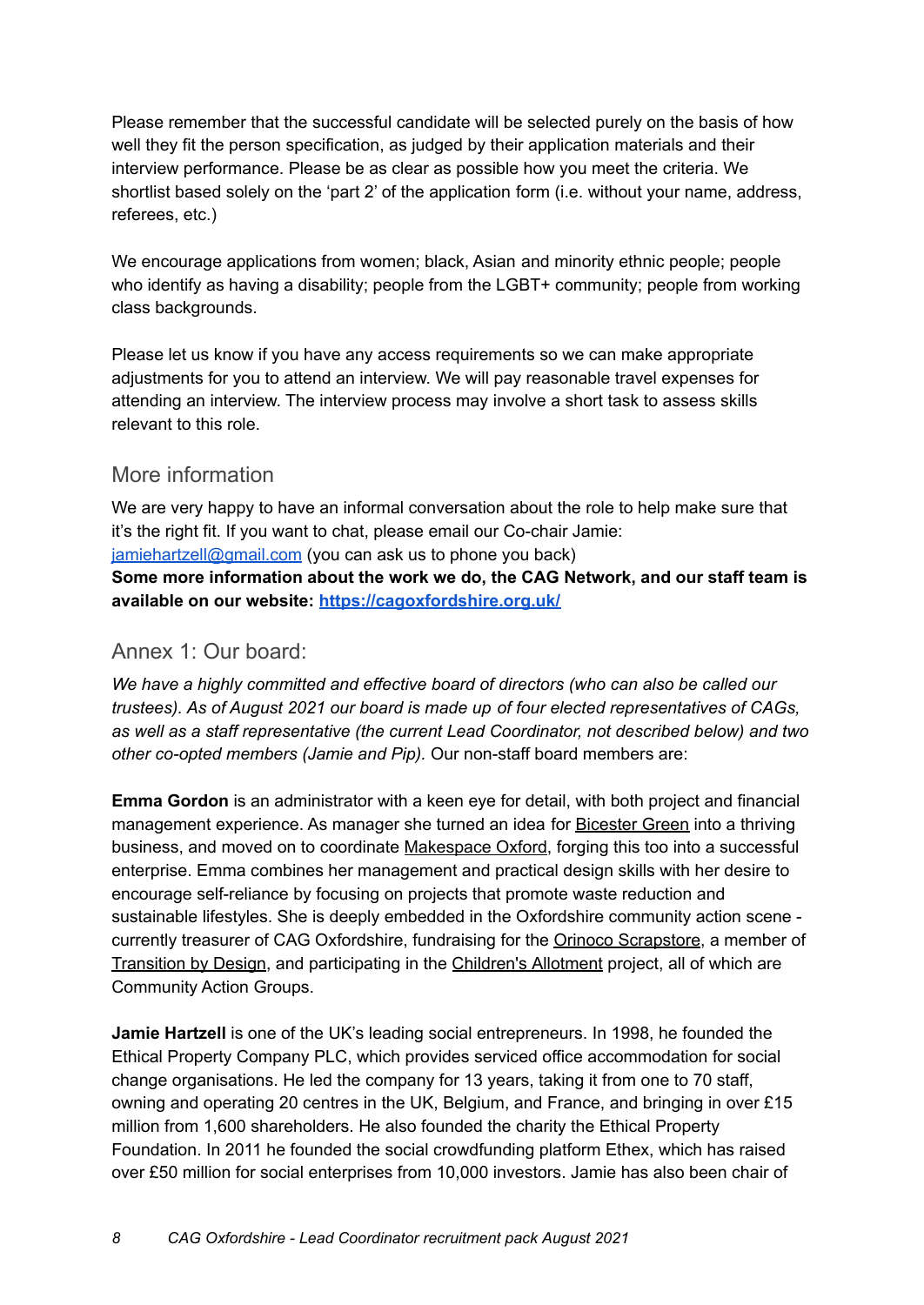the leading Fairtrade chocolate company Divine, which is 44% owned by Kuapa Kokoo, an African cocoa farmers co-operative; chair of Spare Fruit, a start-up making deliciously nutritious air-dried crisps from fruit that would otherwise go to waste; and chair of Zaytoun, a company importing olive oil and other products from Palestine. He has also been a director of Hub Commercial Ventures, a restaurant in Oxford encouraging student engagement in social action, and of Tonic Housing, which aims to establish appropriate accommodation for elderly members of the LGBT community and of the campaign group Positive Money. He is currently co-chair of CAG Oxfordshire and chair of the Real Farming Trust and is campaigning on low traffic neighbourhoods and increasing tree cover in Oxfordshire.

**Nicola Schafer** is the co-founder and chair of Watlington Climate Action Group. Her first career was in product marketing and project management, and she now works as a photographer and filmmaker, with a particular emphasis on community and environmental subjects.

**Pip Wheaton** works for Ashoka. She currently leads the team finding Ashoka Fellows across Europe, and is part of a team deploying Ashoka's network for collective climate action. She has a wide range of experience in social innovation and entrepreneurship. Australian by birth, Pip spent nearly 7 years in South Africa. While there, she founded the award-winning South African youth development organisation, enke: Make Your Mark. The organisation recently celebrated its 11th birthday and is going from strength to strength since Pip left. She left South Africa for the UK to get an MBA at Said Business School. She has worked on innovative finance and entrepreneurial support ecosystems in Australia, UK and Africa. Pip is an Ashoka Fellow, and was a Skoll scholar in Oxford and a WEF Global Shaper in Johannesburg. She brings skills in social enterprise support and development to the board.

**Ruthi Brandt** started campaigning on conservation and environmental issues over 25 years ago, and has been continuing to do so - off and on - ever since (expanding into climate and environmental justice). Along the way she founded the now-defunct Oxford University Roots & Shoots society, worked for the indigineous-solidarity organisation UK Tar Sands Network and sat on the board of Green Course, the national student environmental organisation in her native Israel. She also spent four years as an Oxford city councillor. She is currently the chair of the management committee for the East Oxford Farmers and Community Market, and is a member of Low Carbon East Oxford - both are members of the CAG Network. She has several degrees in biology and behavioural ecology, and has recently completed an MSc in Sustainability and Adaptation Planning at the Centre for Alternative Technology, focusing on urban green spaces and urban nature.

**Philip Mousley** works as a research scientist on the Harwell campus at the Diamond Light Source synchrotron. In 2019 Phil was made secretary for the CAG member Sustainable Didcot, and in 2020 he became co-chair. Phil now oversees its community projects such as repair cafes, a community allotment, and incredible edible beds in town. Recently he led organising the solar streets project in Didcot, liaising with Didcot town council to obtain their support for the scheme.